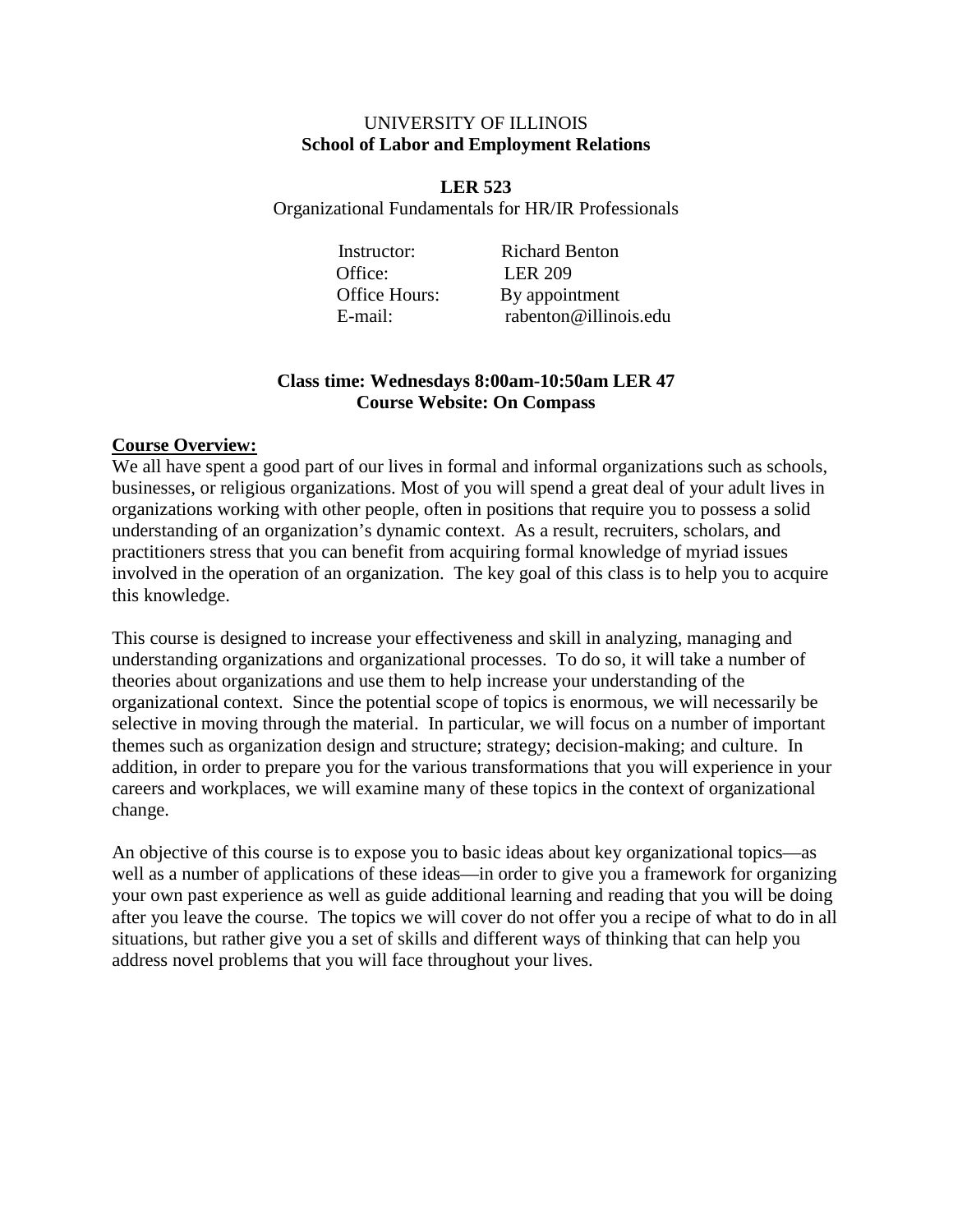### **Reading List**

*Required Text:* Scott, W. Richard and Gerald F. Davis. 2007. *Organizations and Organizing: Rational, Natural, and Open System Perspectives.* Routledge. New York. Sull, Donald and Kathleen M. Eisenhardt. 2015. *Simple Rules: How to Thrive in a Complex World.* Mariner Books. New York.

# *Required Cases:* **available online at**

<http://cb.hbsp.harvard.edu/cbmp/access/72771291>

#### **Evaluation, Assignments, and Course Policies:**

*Evaluation:* Midterm Test (30%) Concluding Test (30%) Weekly Response Papers (15%) Team Presentations (15%) Individual Participation and Discussion (10%)

#### *Tests:*

There will be two exams consisting of essay questions. The items will cover all assigned readings, lectures, and supplemental material. Assigned readings not covered in the class may still be included on exams. The second exam will primarily cover information from the second part of the course, although some of the material will be cumulative in nature. The exam dates, as shown on the attached schedule, are **March 7**, and **May 2**. There will be NO make-up exams without a valid, verifiable excuse. The tests will be administered during class-time on the course Compass Page.

#### *Weekly Response Papers*

Each week you will need to prepare brief written response papers that deal with the week's assigned readings (~ 1 to 1.5 pages). The papers should include **1) a brief (~ 1 paragraph) summary of the main points from the readings and 2) responses to the assigned questions**  listed under each weeks' heading in the course schedule below. Response papers should be submitted on the course Compass webpage using the weekly paper submission field. Papers are due prior to the start of class each week. In the event that class is cancelled you should still prepare and submit a response paper. A key purpose for these assignments is for you to demonstrate critical thinking as well as the adequate application of concepts studied. In addition, these short assignments will help you to prepare for discussion, and will allow me to gauge your comprehension of the readings.

#### *Team Presentations*

During each class, a team will be given 25-30 minutes to analyze and discuss a case. Your team will need to demonstrate knowledge of new concepts and the specific empirical settings described in the cases. Your presentation should include an overview of the case, attempt to build connections to course material, and generate additional insights about the cases. Do not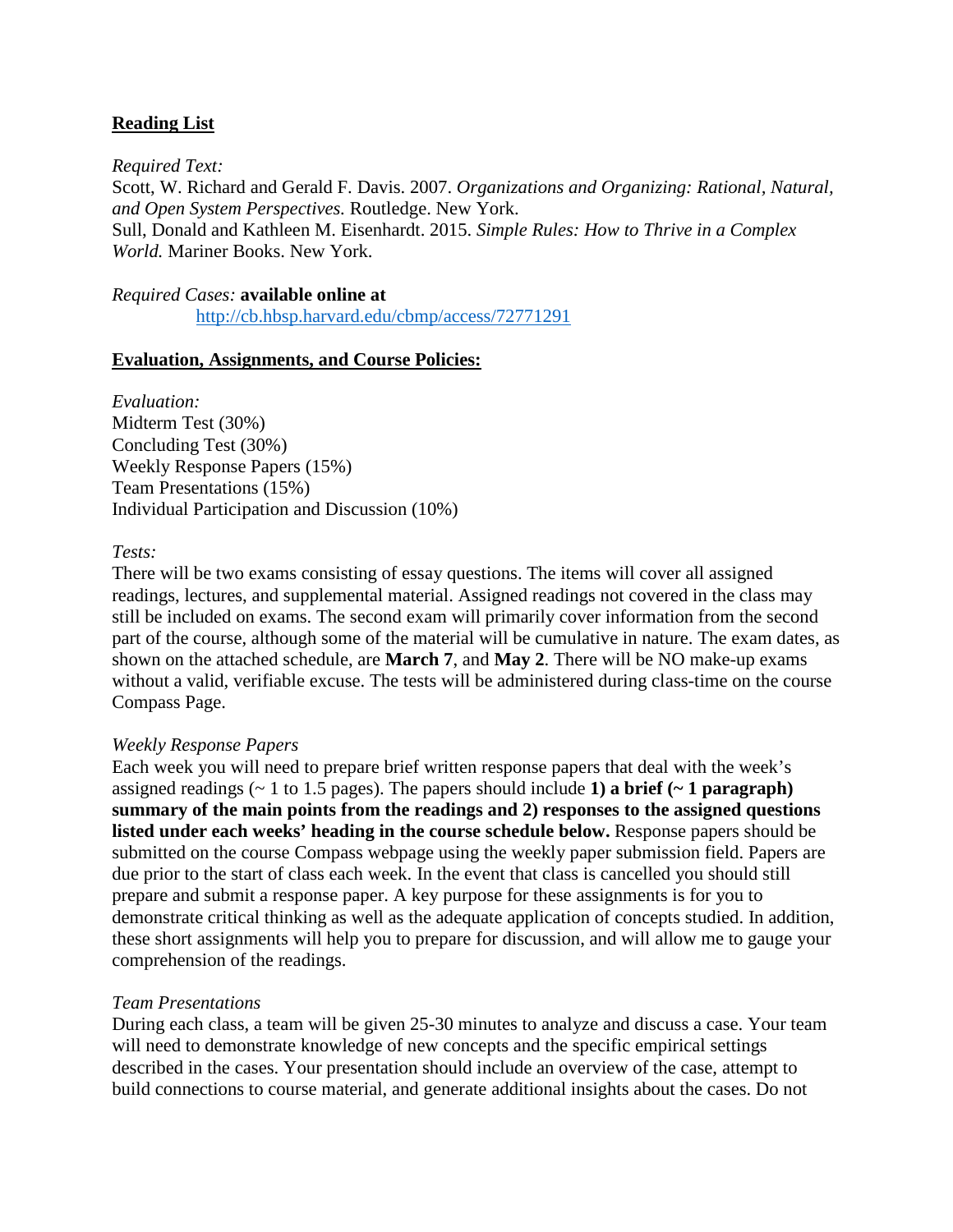confine your presentation to a summary of the case. Consider what lessons should we learn from each case and how the class material provides insights into the case specifics. You can also use multiple formats for your presentation including (but not limited to): formal PowerPoint presentation, class discussion, role-play simulation, video/audio material, etc. Be creative and keep it interesting.

#### *Individual Participation and Discussion*

Class discussion and participation provide you with an opportunity to develop communication skills, to present ideas concisely and persuasively, and to respond effectively to the comments of others. While I will lead class discussions, I do not intend to subject you to two and a half hours of intense lecturing each week, but rather encourage you to offer insights and thoughts on the material that is assigned.

#### **Academic Integrity:**

The academic standards of the University protect the quality of education and research at this institute. These standards of conduct are detailed in the Code on Campus Affairs.

As a student, you should avoid obtaining (1) answers for any assigned work or examination from any unauthorized source; (2) working with another person or persons on any assignment or examination when not specifically permitted by the instructor; and (3) observing the work of other students during any examination. You should also avoid providing answers for any assigned work or examination when not specifically authorized to do so, as well as informing any person or persons of the contents of any examination prior to the time the examination is given.

The Code of Campus Affairs also discusses plagiarism. A student should neither fail to credit sources used in a work product in any attempt to pass off the work as one's own, nor attempt to receive credit for work performed by another, including papers obtained in whole or in part from individuals or other sources. Any problems of academic integrity on an individual assignment will result in a student receiving a failing grade for the whole course. Conduct yourself in such a manner, at all times, to avoid any suspicion of wrongdoing. Avoid helping anyone else break the rules. Enrollment in this course indicates you have read and accepted the terms of this course outline.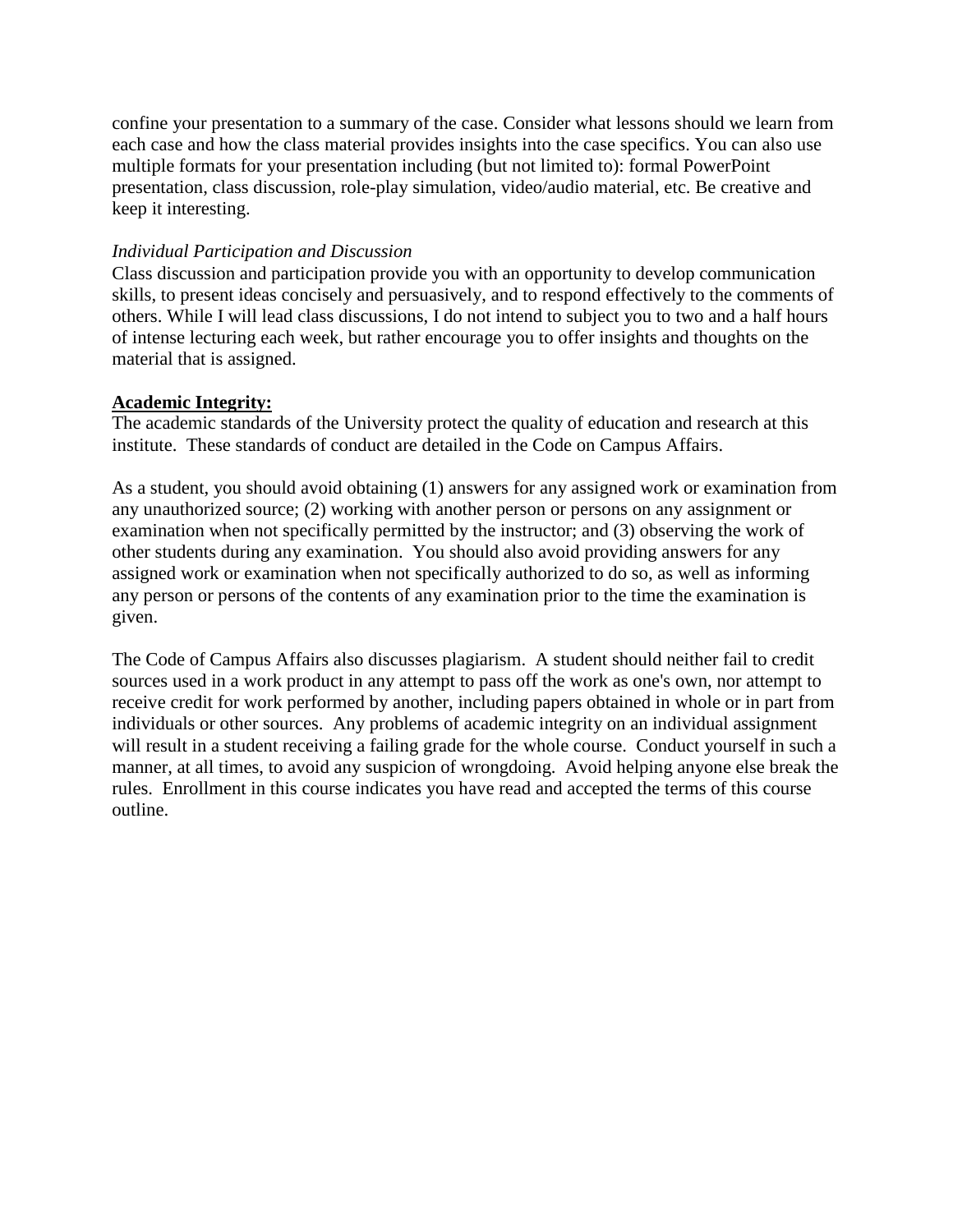#### **Outline and Schedule of Sessions**

#### **Week 1: Introduction to the Course**

[January 17]

Topics:

Introduction to the Course; Lenses and Metaphors in Organization Theory

Required Reading:

None Response Paper Questions:

None

### **Week 2:**

[January 24]

Topics:

The Study of Organizations; Organizations as Rational Systems; Classical Management Theory (Taylor and Ford); Introduction to Strategic Design

### Required Reading:

Scott & Davis Chapters 1 & 2

Morgan, Gareth 2006. *Images of Organization.* Thousand Oaks, CA: Sage. Chapter 2 "Mechanization Takes Command: Organizations as Machines

Response Paper Questions:

- 1. What is "bounded rationality?" How do organizations facilitate decision making for boundedly rational actors?
- 2. Where can we find some of the principles of Taylor's scientific management today? Case Study: CTRIP: Scientifically Managing Travel Services

## **Week 3:**

[January 31]

Topics:

Organizations as Natural Systems; Political and Normative Models of Organizations Required Reading:

Scott & Davis Chapter 3

Kunda, Gideon. 2006. Engineering Culture: Control and Commitment in a High-Tech Corporation. Chapter 1

Response Paper Questions:

1. Why might an organizations' goals change over time?

- 2. What are the major differences between Theory X and Theory Y? Do you think these theories continue to inform management and HR practices?
- 3. What is normative control? What are some of the virtues and critical interpretations of normative control?

Case Study: Zappos.com 2009: Clothing, Customer Service, and Company Culture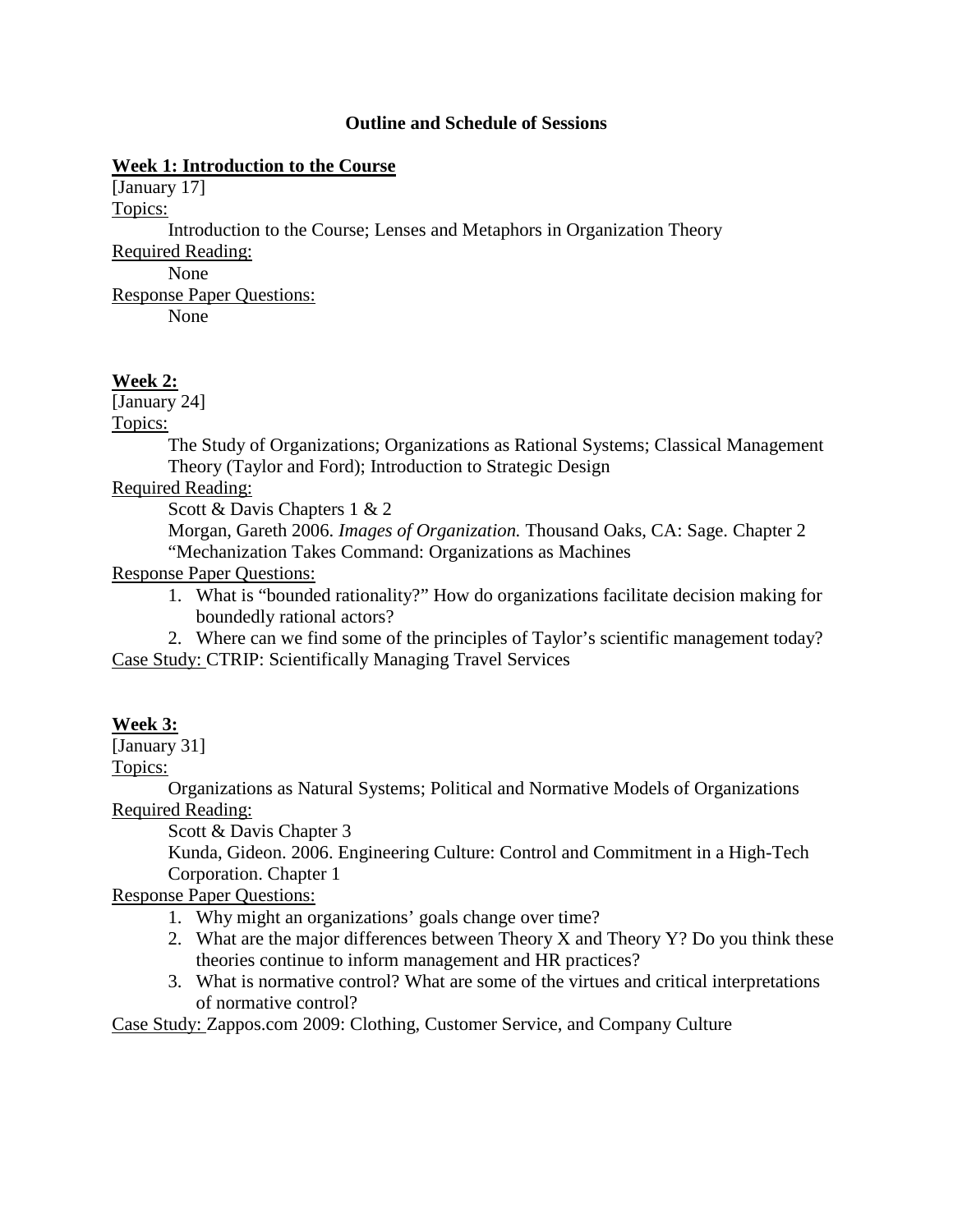### **Week 4:**

[February 7]

Topics:

Organizations as Open Systems; Models for Organizational Change Required Reading:

Scott & Davis Chapters 4.

Ancona et al. 2005. Organizational Change: An Overview

Response Paper Questions:

- 1. What does it mean to say that an organization is a "loosely coupled" system?
- 2. What are the key dimensions of organizational change?

Case Study: The National Geographic Society (A)

## **Week 5:**

[February 14]

Topics:

Combining Perspectives; Major Schools of Organizational Theory

Required Reading:

Scott & Davis Chapters 5

Sull and Eisenhardt. Chapters 1 & 2

Response Paper Questions:

- 1. What is the difference between an organizational field and an organizational population?
- 2. Choose an organization with which you are familiar and apply Thompson's levels model. What are the salient levels in the organization you chose? How are the levels distinct?

Case Study: **No Case Study Today**

## **Week 6:**

[February 21]

Topics:

Technology and Structure; Principles of Strategic Design

Required Reading:

Scott & Davis Chapter 6

Ancona et al. 2005. The Strategic Design Lens

Sull and Eisenhardt. Chapters 3 & 4

Response Paper Questions:

1. What is strategic design? What objectives can be achieved using organizational design?

2. How do information and communication technologies fit into strategic design? Case Study: Cisco Systems (2001): Building and Sustaining a Customer-Centric Culture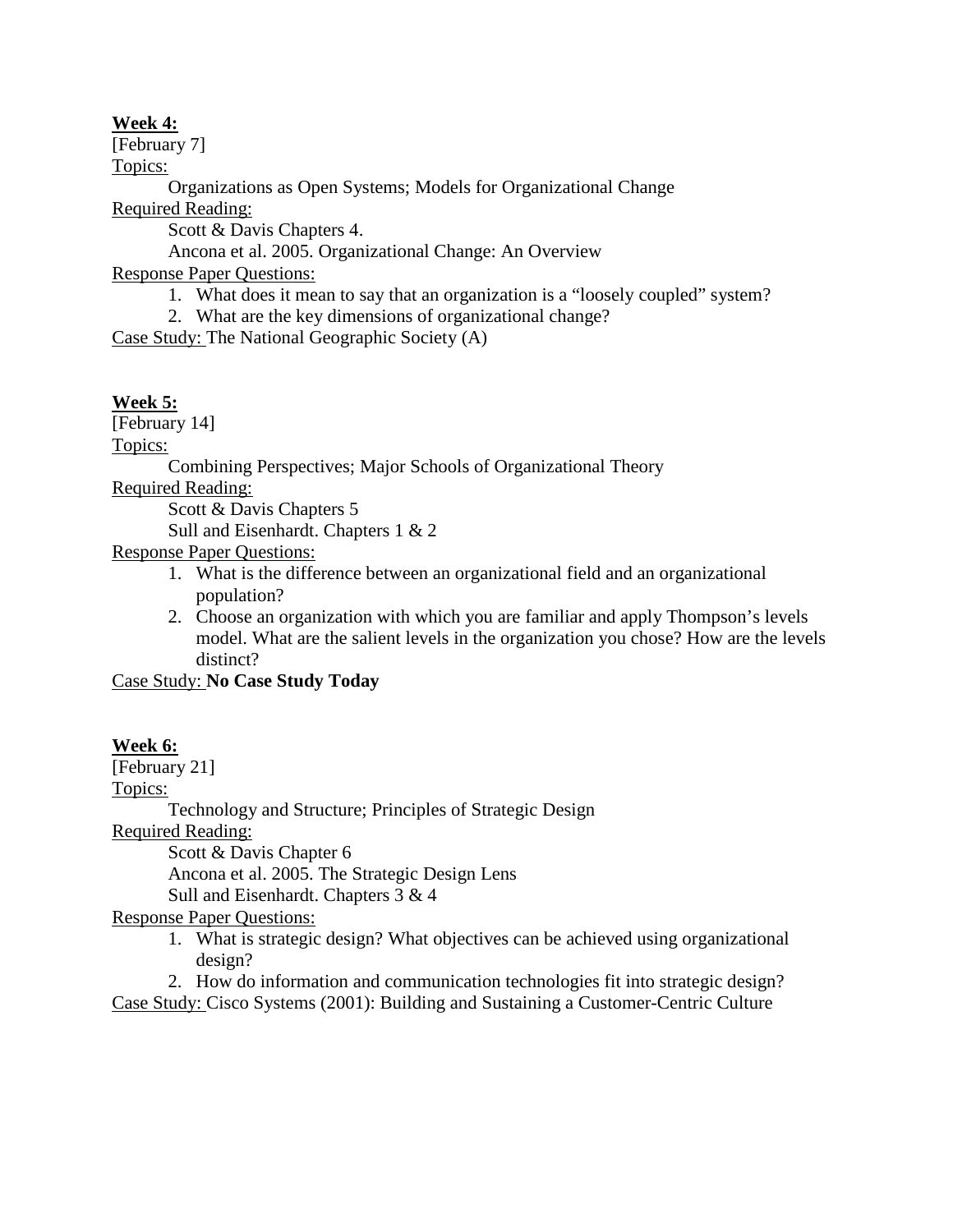## **Week 7:**

[February 28]

Topics:

Labor and Structure; Organizations as Systems of Control

Required Reading:

Scott & Davis Chapters 7**&** 8

Response Paper Questions:

- 1. Compare and contrast favorable and critical perspectives on internal labor markets.
- 2. What is a "dominant coalition?" How does a dominant coalition attempt to achieve it's goals?

Case Study: Contingent Workforce Planning at Motorola, Inc.

# **Week 8: Mid-Term Exam**

[March 7]

# **Week 9:**

[March 14]

Topics:

The Organizational Environment: Transaction Costs and Resource Dependencies Required Reading:

Scott & Davis Chapter 9

Sull and Eisenhardt Chapters 5 & 6

Response Paper Questions:

- 3. What are transaction costs? How do transaction costs affect organizational structure?
- 4. What is a resource dependency relationship? How do resource dependencies affect organizational structure?

Case Study: Bill Nichol Negotiates with Walmart: Hard Bargains Over Soft Goods (**A & B**)

# **Week 10: Spring Break – No Class**

[March 21]

# **Week 11:**

[March 28]

Topics:

The Organizational Environment: Ecological and Institutional Approaches

Required Reading:

Scott & Davis Chapter 10

Interview about Corporate Social Action: [http://hbswk.hbs.edu/item/the-geography-of](http://hbswk.hbs.edu/item/the-geography-of-corporate-giving)[corporate-giving](http://hbswk.hbs.edu/item/the-geography-of-corporate-giving)

Using CSR to win the War for Talent

Response Paper Questions:

- 1. How might an institutional theorist analyze CSR?
- 2. What are major sources of institutional rules and frameworks?

Case Study: The Dannon Company: Marketing and Corporate Social Responsibility (A)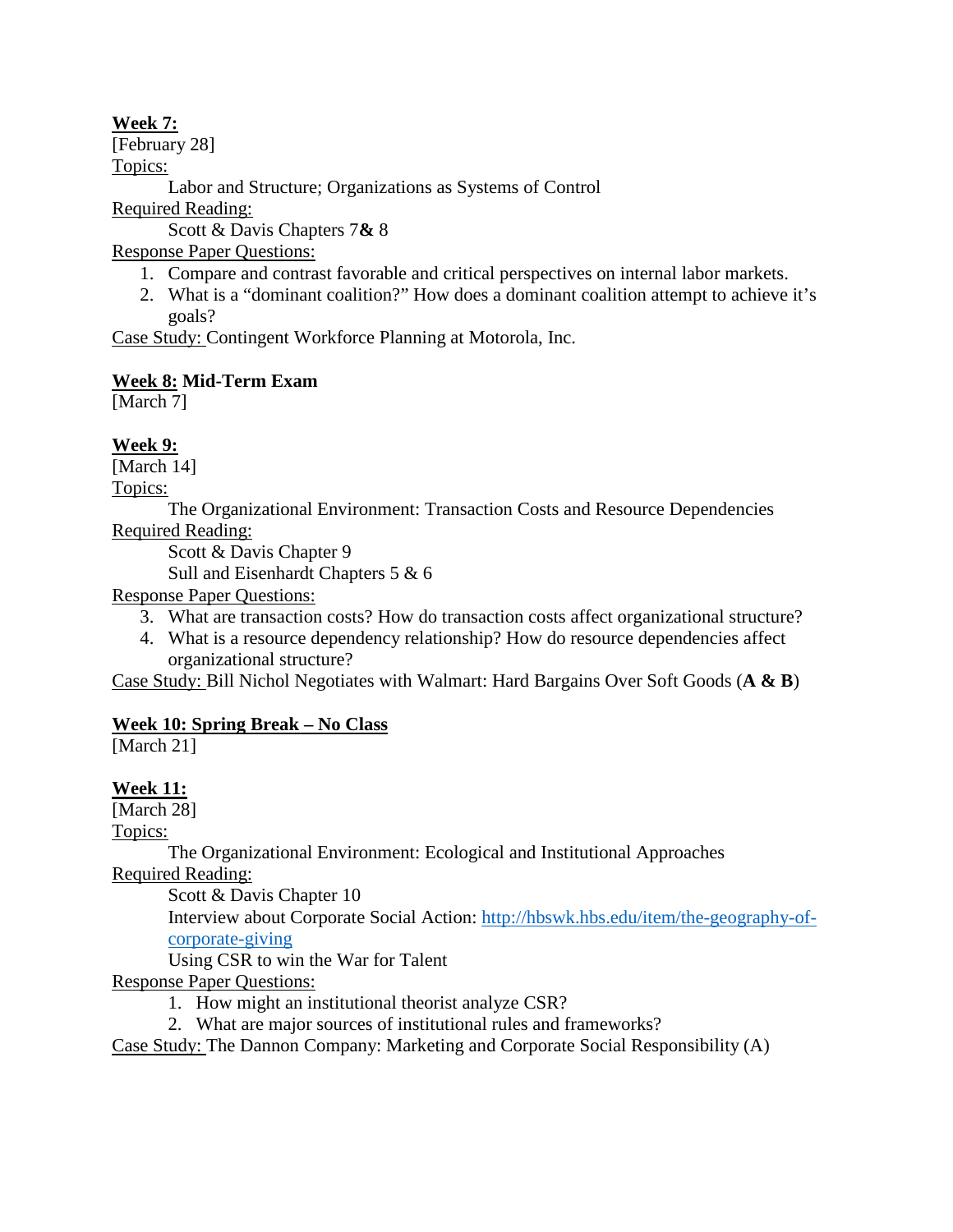## **Week 12:**

[April 4] Topics: Networks and Organizational Strategy Required Reading: Scott & Davis Chapters 11 & 12 Sull and Eisenhardt 7 Response Paper Questions: 1. What is a structural hole? Why is it beneficial to occupy a structural hole in a network? 2. What is "shareholder value" and how does it relate to organizational performance and strategy?

Case Study: Apple Inc. in 2012

## **Week 13:**

[April 11]

Topics:

The Rise (and Fall?) of the Corporate Form

Required Readings:

Scott and Davis Chapter 13

Davis 2009. The Rise and Fall of Finance and the End of the Society of Organizations. Response Paper Questions:

- 1. What do you think of Davis' conclusion that large bureaucratic organizations are a declining feature of the U.S. economy?
- 2. What challenges do you think this shift is likely to pose for human resource managers?

Case Study: Delivering Strategic Human Resource Management

#### **Week 14:**

[April 18]

Topics:

Organizational Strategy and Execution: Complexity and Decision Making Required Reading:

Sull and Eisenhardt. 2015. *Simple Rules*

Revisit your originally assigned case study for today.

Response Paper Questions:

1. According to the authors, what are the advantages of simple rules? When should they be applied?

2. What is the difference between "boundary rules," "prioritizing rules," and "stopping rules?" What are some examples of each? What types of situations call for these types of rules? 3. What is the difference between "how-t rules," "coordination rules," "timing rules," "exit rules?" What are some examples of each? What types of situations call for these types of rules?